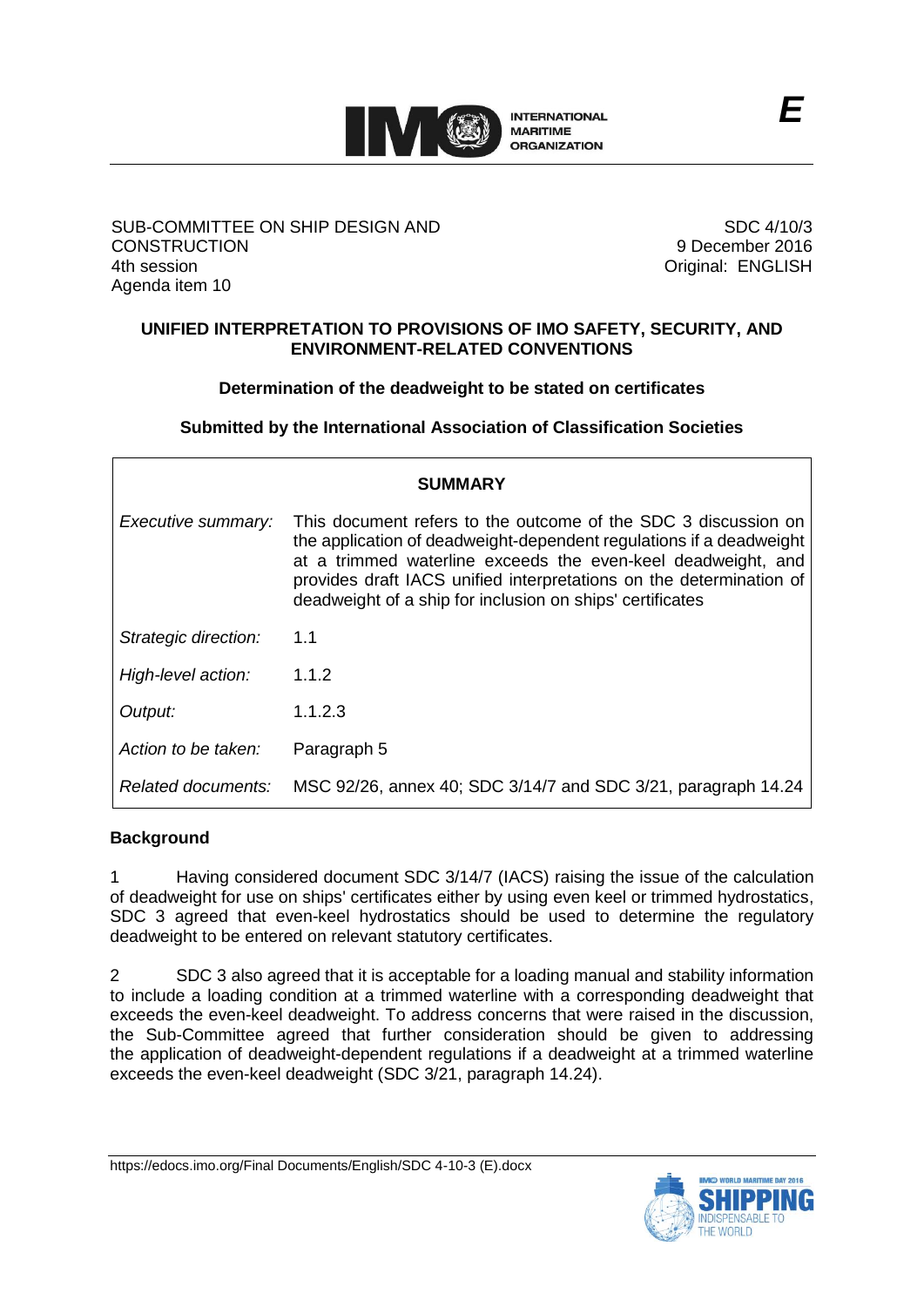## **Discussion**

3 Having further considered the matter after SDC 3, IACS agreed that unified interpretations are needed for both the SOLAS and MARPOL Conventions. In this regard, IACS is of the opinion that the Sub-Committee can also consider the MARPOL-related aspects, on the basis that they are directly related to the "subdivision and stability" and the "survey and certification", which are included in the remit of the Sub-Committee (MSC 92/26, annex 40).

4 IACS, based on the outcome of the discussion at SDC 3, has developed draft IACS Unified Interpretations relating to SOLAS regulations II-1/2.20 and II-2/3.21, and regulation 1.23 of MARPOL Annex I, as set out in annexes 1 and 2, respectively.

### **Action requested of the Sub-Committee**

5 The Sub-Committee is invited to consider the proposed draft unified interpretations, as set out in annexes 1 and 2, and take action as appropriate.

\*\*\*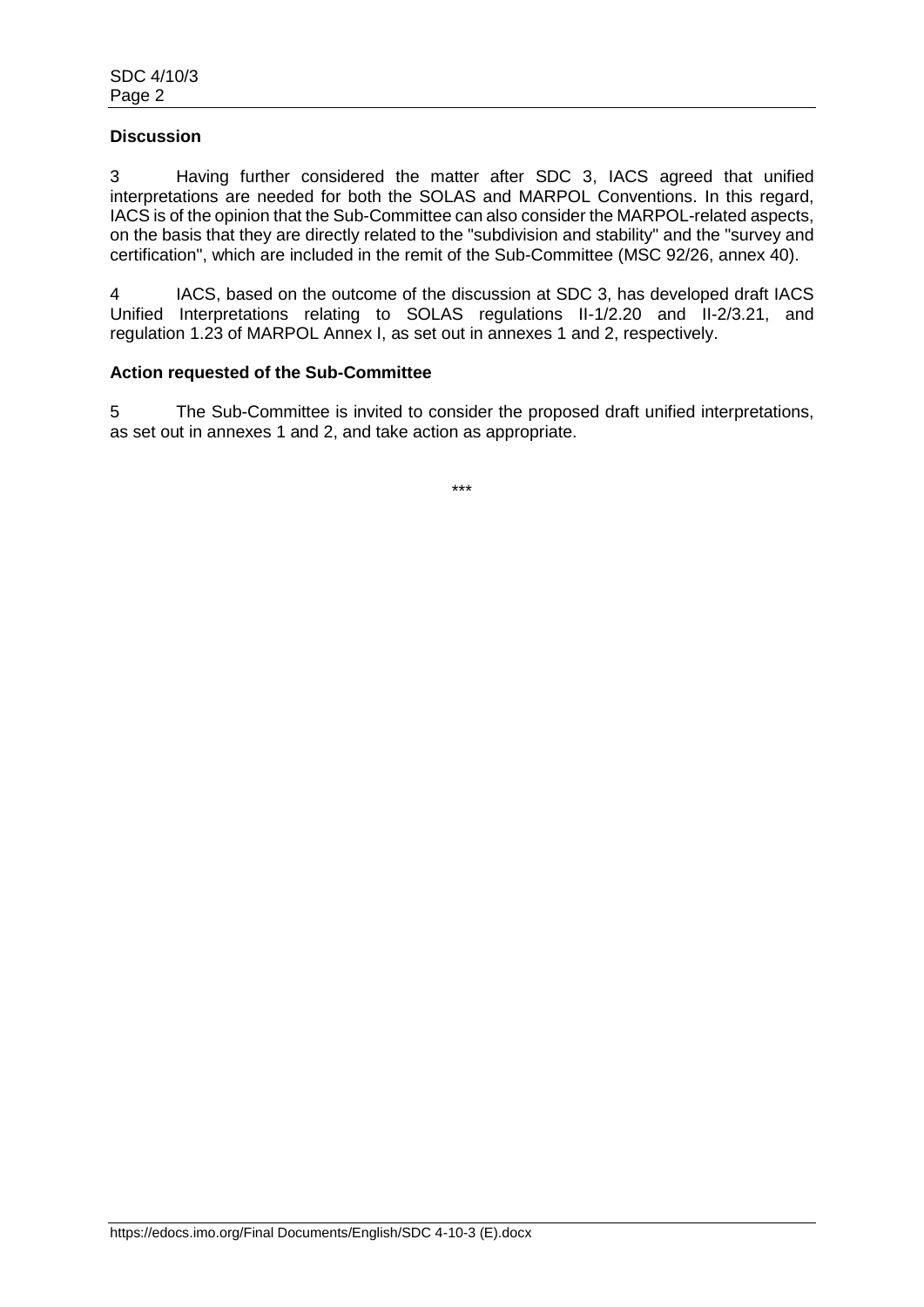## **ANNEX 1**

#### **DRAFT IACS UNIFIED INTERPRETATION (UI) TO SOLAS REGULATIONS II-1/2.20 AND II-2/3.21**

#### **Deadweight to be stated on certificates**

#### *SOLAS, chapter II-1, regulation 2.20*

Deadweight is the difference in tonnes between the displacement of a ship in water of a specific gravity of 1.025 at the draught corresponding to the assigned summer freeboard and the lightweight of the ship.

## *SOLAS, chapter II-2, regulation 3.21*

\_\_\_\_\_\_\_\_\_\_\_\_\_\_\_\_\_\_\_\_\_\_\_\_\_\_\_\_\_\_\_\_

Deadweight is the difference in tonnes between the displacement of a ship in water of a specific gravity of 1.025 at the load waterline corresponding to the assigned summer freeboard and the lightweight of the ship.

### *Interpretation*

1 Even-keel hydrostatics shall be used to determine the regulatory deadweight to be entered on relevant statutory certificates.

2 It is acceptable for loading manual and stability information to include a loading condition at a trimmed waterline with a corresponding deadweight that exceeds the even-keel deadweight, provided no additional regulations beyond the regulations applicable at the deadweight corresponding to the even-keel draft are invoked for the deadweight corresponding to the trimmed waterline.

3 Where additional regulations beyond the regulations applicable at the deadweight corresponding to the even-keel draft are invoked for the deadweight corresponding to the trimmed waterline, then the deadweight corresponding to the trimmed waterline shall be used as the deadweight to determine compliance with the deadweight-dependent requirements and that trimmed deadweight shall be entered on relevant statutory certificates.

Note:

\*\*\*

<sup>1</sup> This UI is to be uniformly implemented by IACS Societies from 1 Xxxxx 20xx.

<sup>2</sup> The "contracted for construction" date means the date on which the contract to build the vessel is signed between the prospective owner and the shipbuilder. For further details regarding the date of "contract for construction", refer to IACS Procedural Requirement (PR) No. 29.